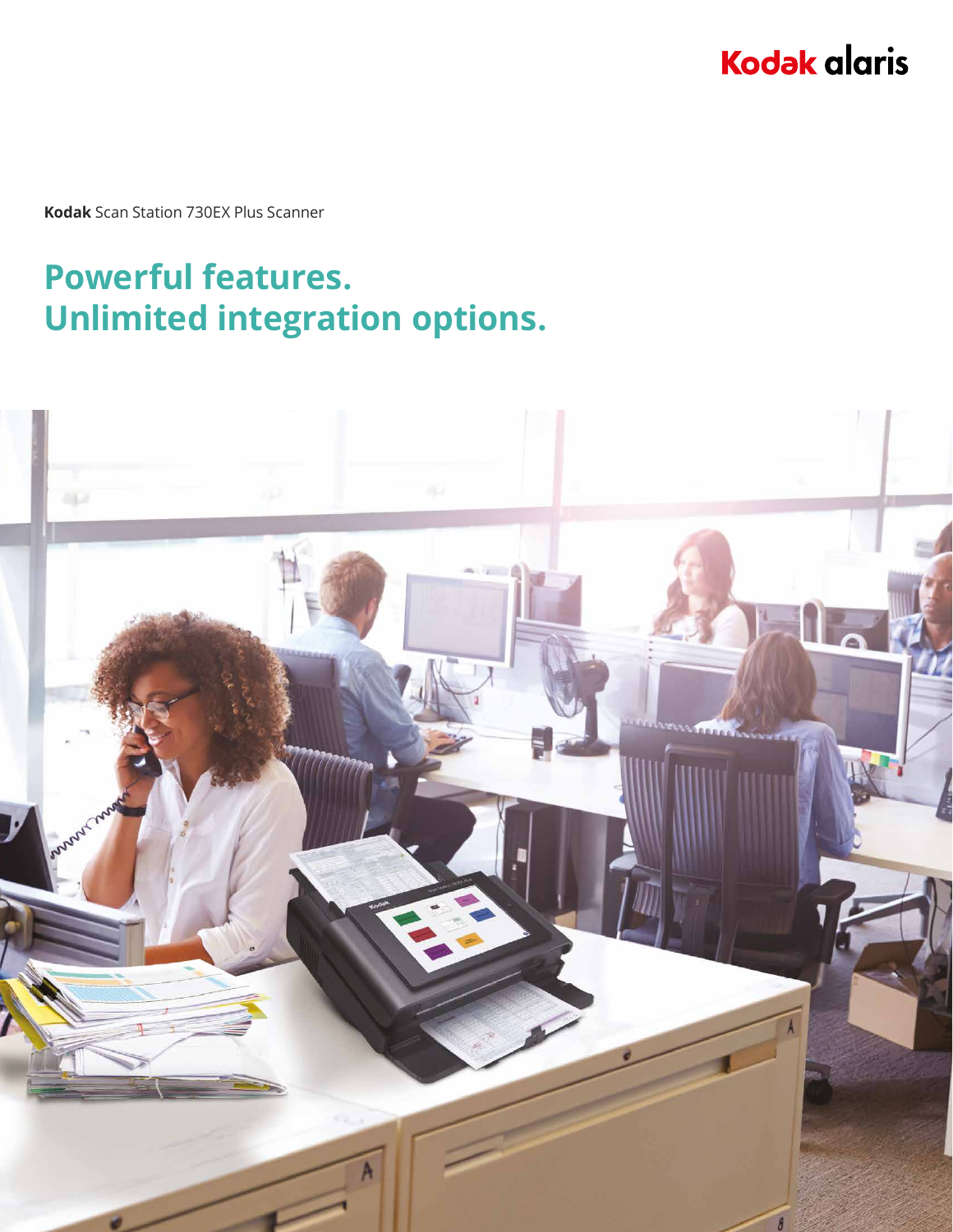## **It's not what you put into your scanner, it's what your scanner puts into your business**

Get more valuable information into your business systems faster by capturing your information at the edge of your processes. **Kodak** Scan Station 730EX Plus Scanners deliver powerful features and integrations for streamlined customization, and scanning by more people in more places. Turn business-critical data into decisions quickly and seamlessly with simple network setup and robust remote management.



### **Set-up, access, and security simplified**

An array of safer, smarter, speedy features make the **Kodak** Scan Station 730EX Plus ideal for today's information challenges.

- Powerful security features such as administration-level password protection – maintain accessibility for ad-hoc users
- Easy integration into the MICROSOFT ecosystem, plus automatic, ongoing installation of their latest security updates
- Easily port your WINDOWS 10 application to create your own custom scanning kiosk
- • Classify, organize, and search content efficiently with improved file naming
- Deliver data to applications automatically with built-in barcode reading

### **Truly user-friendly features**

Get fewer mistakes and faster proficiency without the need for a separate PC.

- Find the functions you need quickly with a bright, easy-to- navigate touchscreen
- Integrated OCR engine lets users convert documents to text-searchable PDFs and deliver them to a variety of configurable destinations – all with a single touch on the scanner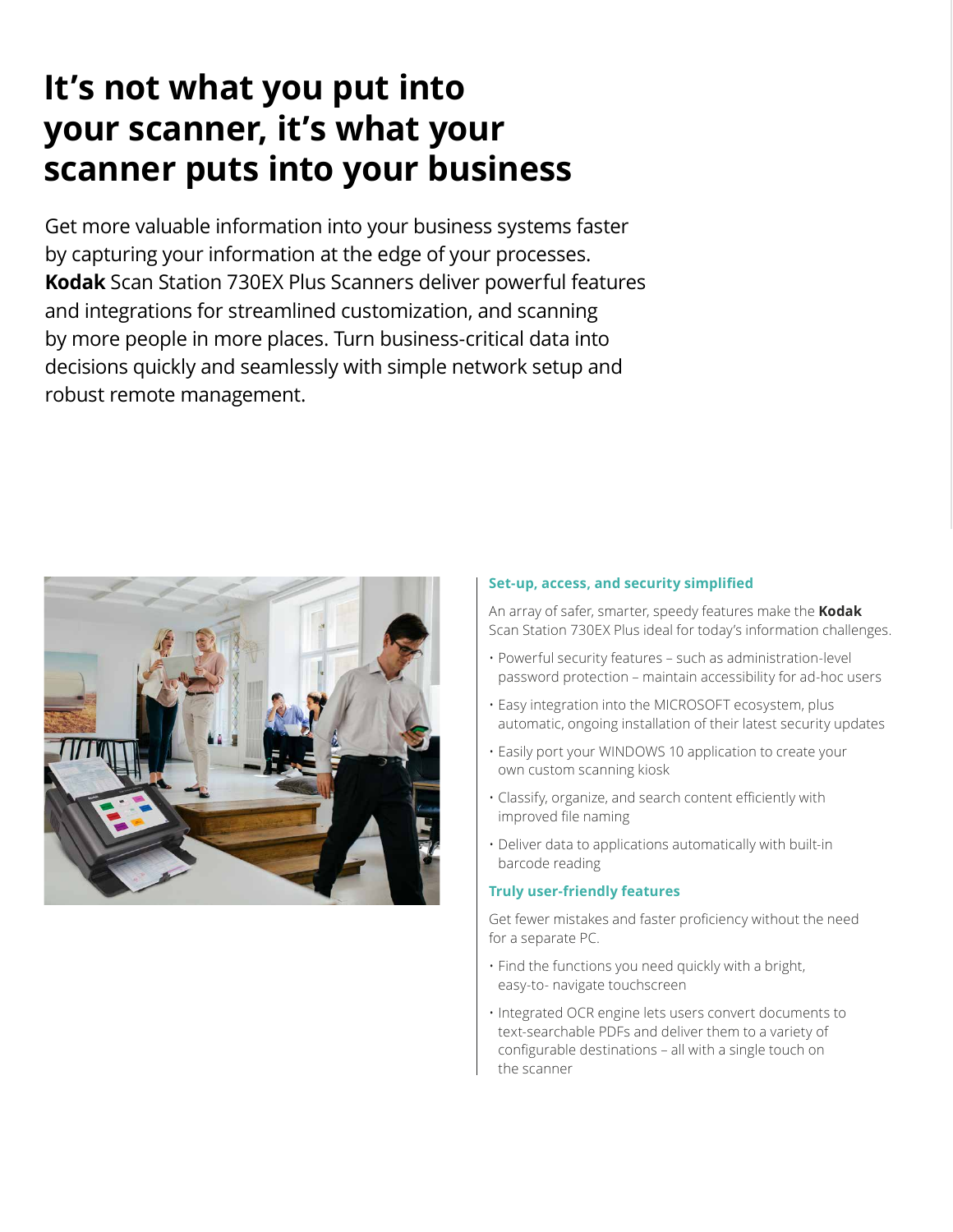

#### **Simple remote management**

By networking Scan Stations throughout your business, you spend less time visiting devices individually and more time on other tasks.

- Retain control of available features with administratormanaged functionality
- • Configure and maintain all of your scanners from one place

#### **Turn abstract information into dynamic data**

The Scan Station 730EX Plus converts the information in your documents into a valuable digital resource.

- Improve communication by connecting the scanner to your network and pulling data directly into your business processes quickly and easily
- • Effortlessly send digital files to multiple destinations
- Streamline processes with improved paper handling

#### **Protect your investment**

Get the best possible performance from your scanners and software with a full range of service and support contracts available to protect your investment and keep productivity at peak levels. Along with the initial warranty, you can put Kodak Alaris knowledge to work for you, helping your **Kodak** Scan Station 730EX Plus Scanners satisfy your changing business process needs for years to come.

**AT A HOSPITAL,** documents are scanned into workflow from multiple remote sites. These sites don't have dedicated scanning staff, aren't controlled by the hospital, and this information is subject to HIPAA guidelines. Documents need to include appropriate metadata and must be searchable. To complicate matters, lab work results and other records of conditions and treatments must go to multiple locations in various formats – such as a physician who wants emails, a head nurse who prefers faxes to a nursing station, etc.

Multiple Scan Station 730EX Plus units are now in place to meet these mandates. To simplify scanning, users only need to gather documents, load them into the feeder, add voice notes as attachments (if desired), and push one button. Metadata, such as patients' Medical Record Numbers (MRN) and birth dates, are added by barcode and zonal OCR respectively. Now lab results, echocardiograms, and other records of varying sizes can be quickly scanned and sent. Desired file formats are easy to specify, HIPAA guidelines are met, document security transfer is assured, and all stakeholders receive paperwork in their desired format(s).